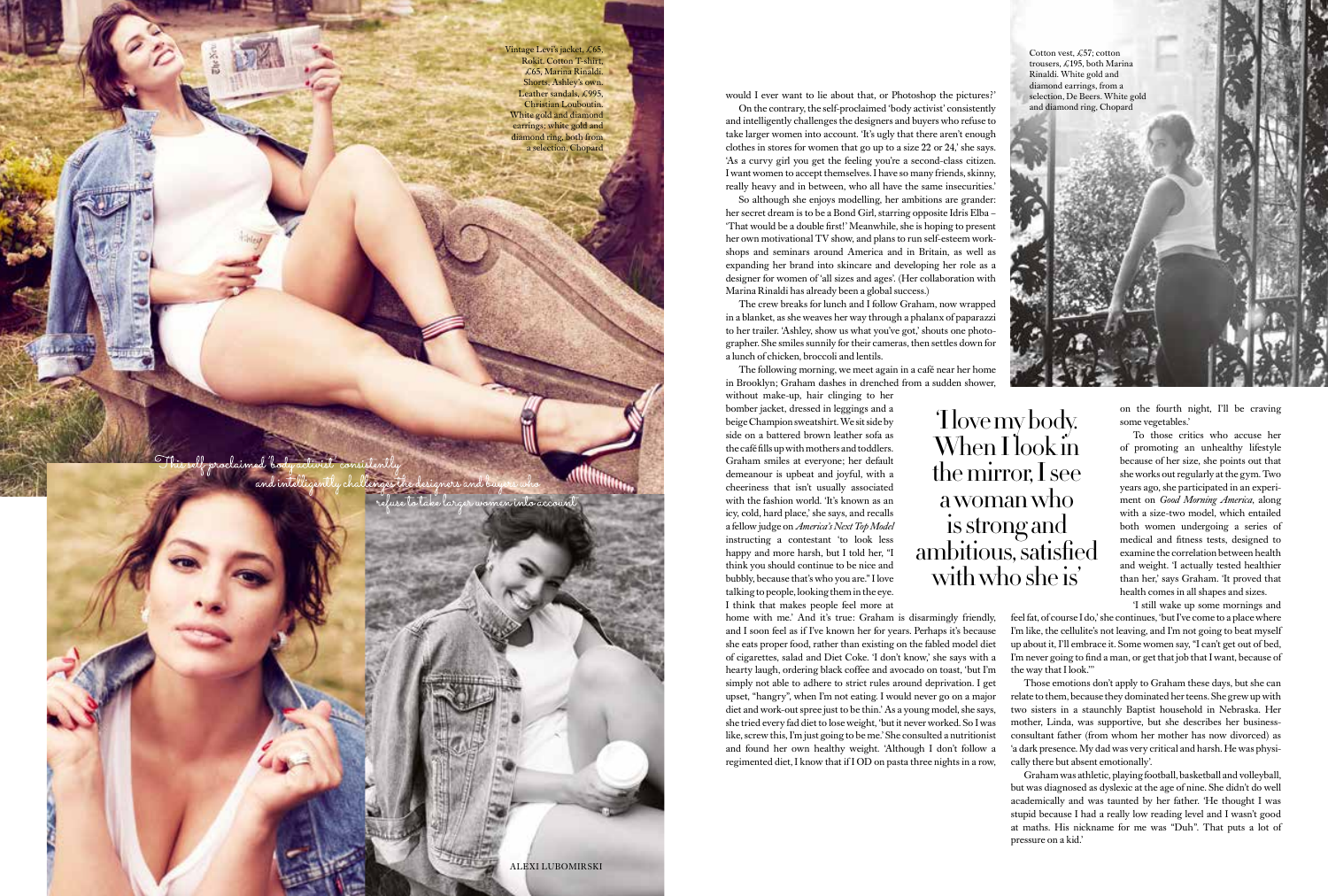THIS PAGE  $\star$ 57; col  $\sim$  195, both Ma **Example 3** W hite gold and  $\theta$ diamond earlings, tron **Figure 1** Dior Joanners embroidered and diamon hand),  $\pm 3,900$ THIS PAGE: cotton vest,  $\pounds 57$ ; cotton trousers, £195, both Marina Rinaldi. White gold and diamond earrings, from a selection, Dior Joaillerie. White gold and diamond ring (right hand), £3,900, Chanel Fine Jewellery. White gold and diamond ring (left hand), from a selection, Chopard. OPPOSITE: cashmere coat, £1,453, Marina Rinaldi. Knickers, about £25, Ashley Graham Collections

a

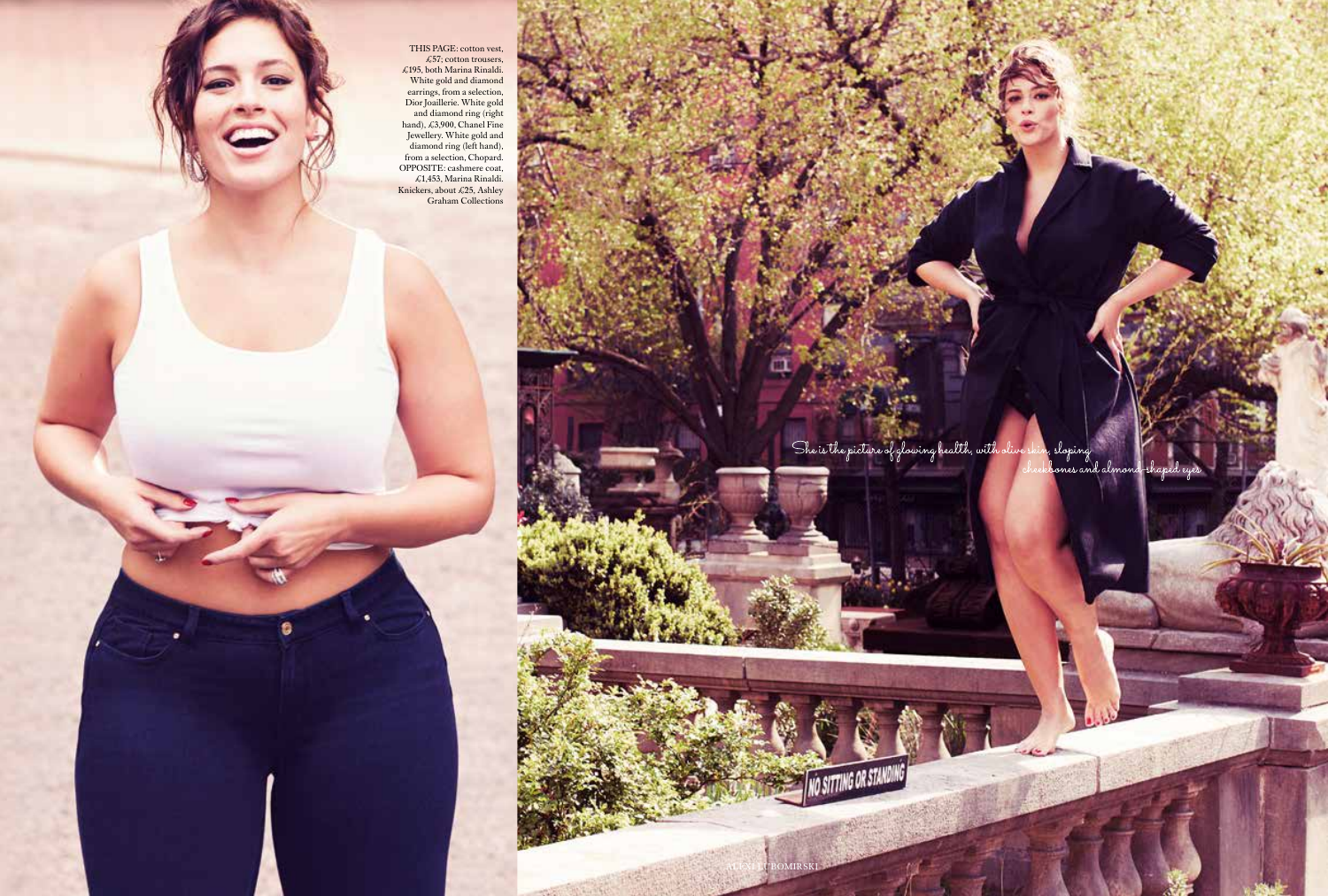'I want women to

I have friends,

skinny, heavy and in between, who all have the same insecurities'

Wool and cashmere blazer, £1,088; dress, £530, both Marina Rinaldi. White gold and diamond earrings, from a selection, Chopard



First spotted in a shopping mall close to her family's home in Nebraska, when she was just 12 and a size 16, she was subsequently signed by the prestigious Wilhelmina agency. An early assignment was for Jennifer Lopez's clothing line, JLo, and her ascent was marked by high-profile campaigns for companies ranging from Levi's to Calvin Klein and Marina Rinaldi. But at school she was bullied. 'Girls would call me "cottage-cheese thighs" and "thunder thighs". They'd be like, "Wide load coming through. Beep, beep!" I hated school.'

Living in these two distinct worlds was confusing, she says. 'As a model, people are telling you you're beautiful, and at school, people

are telling you you're ugly. They would say, "You're not really a model, you're a fat model." It was humiliating.' How did she cope? 'I think I just put my head down and internalised it.' In an attempt to cheer her up, her mother would take her shopping, 'which would be very depressing, because clothes I liked would never fit me'. But her mother would point out: 'Ashley, you've made more money than some doctors. Why do you care about these girls calling you fat?'

The confusion Graham felt about her appearance and weight was compounded by a profoundly traumatic sexual assault by a family friend when she was 10. 'I think that that was a pivotal moment in shaping

my relationship with men.' Understandably, her teenage years were troubled. When, aged 17, she moved to New York to further her career, she started taking drugs: 'Ecstasy, coke, all of it. I was never addicted but I tried everything.' She also drank heavily. 'I almost got kicked out of my agency because I came in one day with tequila on my breath. I was told, "You're not a professional and you shouldn't be in this agency," and it freaked me out to the point where I was like, "I could lose my career."'

accept themselves. relationship. 'I had never known before how to have full-on communication with a man because I never had it with my father or with boyfriends growing up, and I didn't have it with my agents, because they were always picking apart my body.' There were never any negative comments about her size from Ervin. 'I once asked, "Am I the curviest girl you've ever dated?" And he was like, "Yeah, but I hadn't thought about it." And that was that.'

Although she stopped taking drugs and cut down on drinking, she was unable to rid herself of an abusive relationship with an alcoholic she refers to as Carlos, who on one occasion chased her around her kitchen with a butcher's knife. 'I was distraught and locked myself in the bathroom,' she says. Instead of calling the police, she phoned her mother, who demanded to speak to Carlos. 'I don't know what she said to him, but he started crying and put the knife down.'

Why does she think she has been singled out? 'I've been told I'm a pioneer and a trailblazer, that I changed the game, but to me, I'm just a model who happens to know how to talk to women about loving the skin they're in,' she says with a shrug. 'I'm trying to convey that confidence and feeling sexy is about being comfortable with who you are.' $\Box$ 

What's interesting, spending time with the self-assured woman beside me, is that even after this attack, she couldn't summon the courage to split up with her boyfriend. 'I was too insecure,' she says. 'As a child I had been told I was dumb, and then I was told, "You did this to me," by that guy when I was 10 years old.'" Meanwhile, she

continued seeing Carlos secretly. 'I thought that he was the only man I could have.'

Finally extricating herself from the relationship, with the help of a close friend 'who told me that I deserved better', Graham made two decisions. 'I regained my power by stating to myself, "I'm not having sex until I'm married," and I went back to my Christian roots.'

She joined a non-denominational church in Manhattan, which she credits with changing her life and providing a stabilising influence. 'Church was the place I needed to go and find myself, because I had lost Ashley,' she says quietly.

It was also the place where she found her husband. Volunteering at her mother's suggestion, she was working at the church, operating the lift, one Sunday in 2009 when the cinematographer Justin Ervin came in. 'We rode it up and down, and up and down, he was super charming and then he asked me out for coffee.'

So what was it that drew her to him? 'He was consistent. To finally have a man talk to me about who I am was eye-opening and refreshing and intriguing,' she says. In retrospect, she reflects that by the time she met Ervin, she had built up her self-esteem, which meant she was open to having a healthy

> Sticking to her commitment, the relationship remained chaste until they walked down the aisle in August 2010. Today, they lead a happily domestic existence in a brownstone in Brooklyn. 'Last

night he made a dairy-free Alfredo pasta with vegetables and chicken. It was delicious.' She pauses for effect and flashes me a mock-guilty eye-roll, 'but then my assistant ordered a Nutella cupcake and a chocolate pudding pie and we just all dived in; why not?'

Towards the end of our conversation Graham glances at her phone and gasps: she has just been included in *Time* magazine's 100 Most Influential list, along with the Oscar winners Viola Davis and Emma Stone. 'I'm so proud of myself,' she says, 'to know that I'm making an impact in millions of people's lives.'